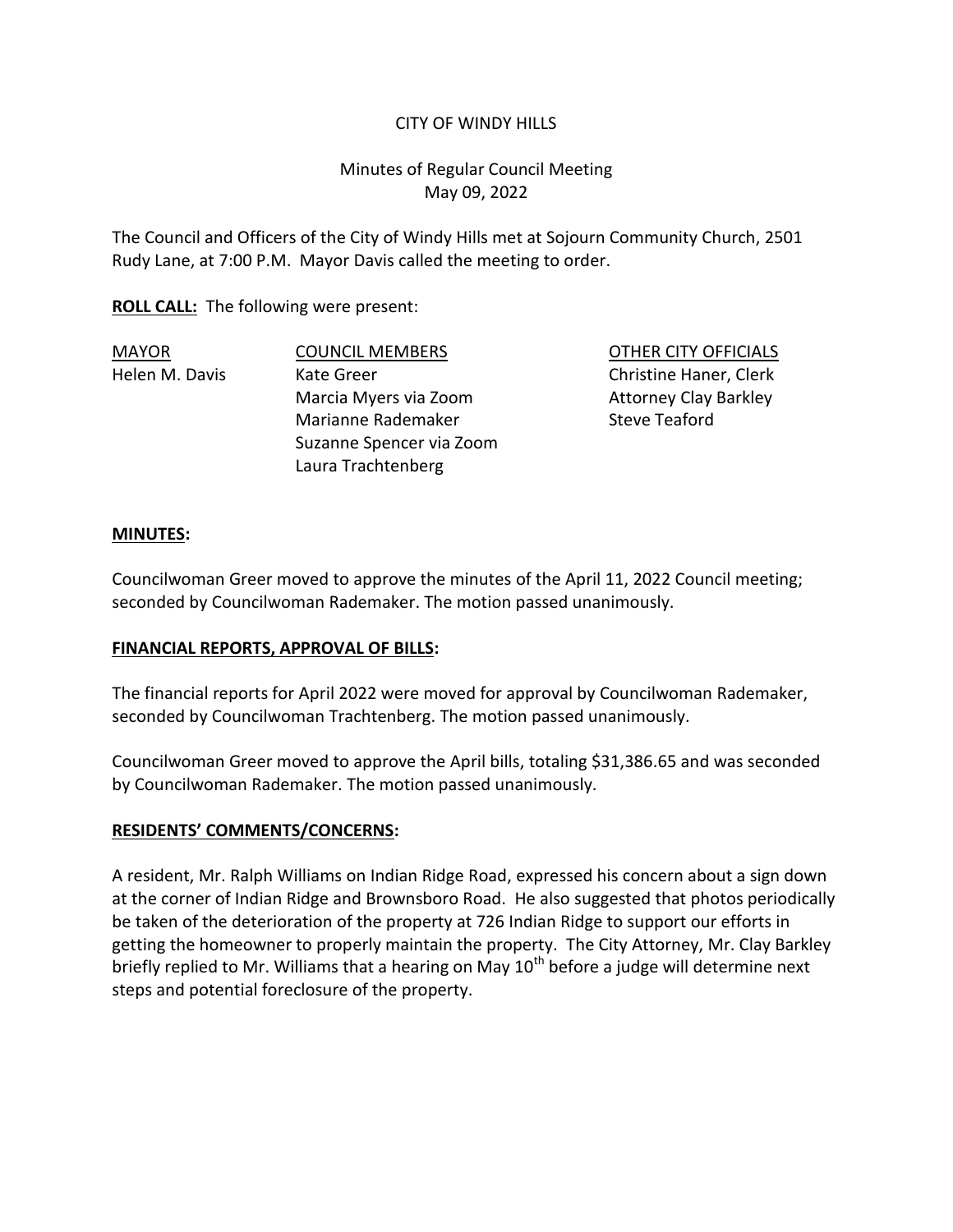### **MAYOR'S REPORT:**

\_\_\_\_\_\_\_\_\_\_

Police Report: There were 94 hours of Police support reported during April. There was one house on House Watch. There were 2 catalytic converters stolen at the Brownsboro Shopping Center. There was also a possible stolen truck, Black Ford Ranger from Indiana was left at the Center. There were 2 vehicular incidents. A vehicle lost control and struck two mailboxes on Rudy. The light pole at the corner of Rudy and Regency was struck and the police contacted LG&E to report the live wires.

The Mayor filed liens against the properties with unpaid taxes.

The City received the updated PVA 2022 tax info and those numbers were used for the 2022-23 budget projections. The Mayor filed the annual ARPA report and renewed the CAGE and SAMS accounts. The Mayor explained about the reporting process, including the information that has to be provided and regulations regarding payments to individuals.

The City received confirmation that all of the required documents had been received. The Department of Local Government notified the Mayor that we should receive the next installment of our ARPA funds by June 30, 2022.

The Mayor attended and spoke at the St. Matthews neighborhood rezoning meeting. The developer wants to rezone Westport Road from residential to commercial to build a storage unit structure. Most of the parcel is located in St. Matthews but a portion is in Windy Hills. St. Matthews will have to approve any rezoning before it could proceed. The Mayor reiterated that the City is strongly against the rezoning.

There were several complaints about the property located at 726 Indian Ridge regarding failure to maintain the property.

The LG &E Director of Operations, Jamie Archer, contacted the Mayor to notify her that the utility audit for the City has been completed. LG&E is upgrading its equipment and will be trimming trees starting in June or July. The plan and upgrades should reduce the number of outages by rerouting electricity when there is an outage. She will ask Mr. Archer to write up something that we can include in our June newsletter.

The Mayor is obtaining documentation to support the negotiations with the Kentucky Department of Transportation. We should have all of the necessary information by the end of June.

The Mayor thanked everyone who attended or worked on the candidates' forum. The Mayor also thanked Christine Haner, the City Clerk, for maintaining the office during her absence due to Covid. Christine Haner did a wonderful job responding to all of the emails, phone calls, etc. to keep everything going.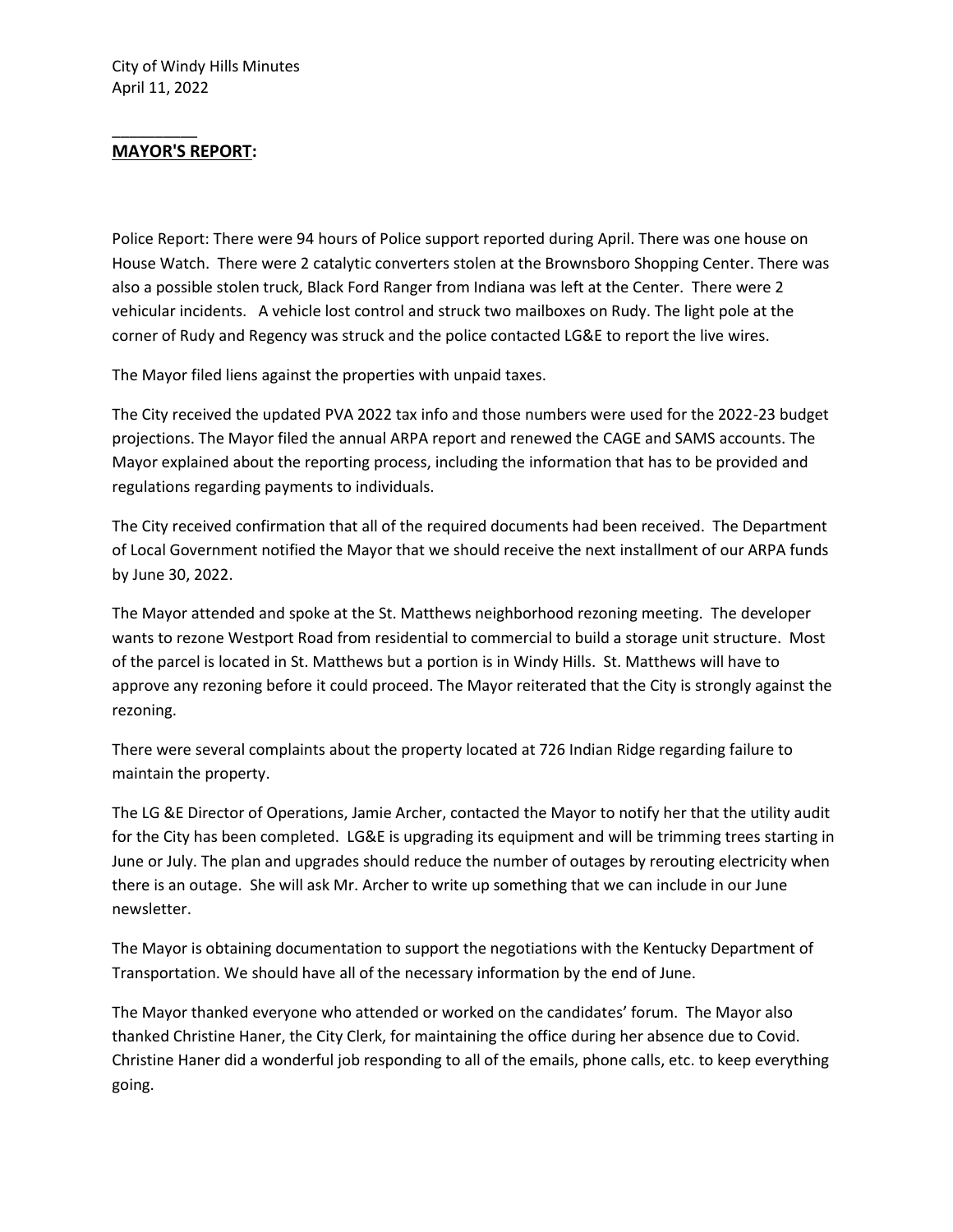#### **COMMITTEE REPORTS:**

Finance and ARPA Committee: Councilwoman Rademaker reported:

ARPA checks will go out this week to St. Matthew's Area Ministries for \$10,590 and to The Healing Place for \$10,394. This was formally addressed under Unfinished Business.

Code Enforcement: Steve Teaford reported: There were 49 inspections; 2 failed inspections of the 49. There are two ongoing nuisance properties and they will be treated the same as if they are rental properties. This means they will be given 30 days to comply with each notice.

Mr. Teaford would still like some changes to Ordinances be made based on his experiences in the role of Code Enforcement Officer and those will be addressed, likely in small numbers, at future meetings.

### Windy Hills Green/City Maintenance/Newsletter/Tree Board - Councilwoman Greer:

(In her own words): Mulch is down all over the City and the Green with the exception of the island on Regency. It gets pine straw. I sent Aaron the third email about it. The first was in October. Hopefully it will get done soon. I have had other issues about mowing and weeding the entrances. Aaron did not know he was to do all of them. I reminded him to look at the specs of the bid.

Helen and I met with Grayson Shiprek, who owns Earthbound, to get him to estimate the value of the trees that will be removed and/or damaged by the construction when the roads are widened. I then met with Steve Sauter whose company installed our irrigation system on the Green. He gave me a written estimate for what we should ask for to replace it when construction occurs. And speaking of the irrigation system, it was running all day and also watering the sidewalk. I called Steve and his workers took care of both issues.

I met with SavaTree about removing a broken limb on a tall evergreen towards the back of the Green. The company is also going to cut out all the dead wood in the tree. It will be done before Shakespeare in the Park. The company is also going to give me an estimate to prune all the young trees that have been planted in the last 10 years.

Sadly, Rudy's base is deteriorating rapidly. Fortunately, Harley Daugherty, the carver, will be in two this month. Tom Davis took pictures of the damage and will text them to Harley. Harley thinks he has a solution to the problem.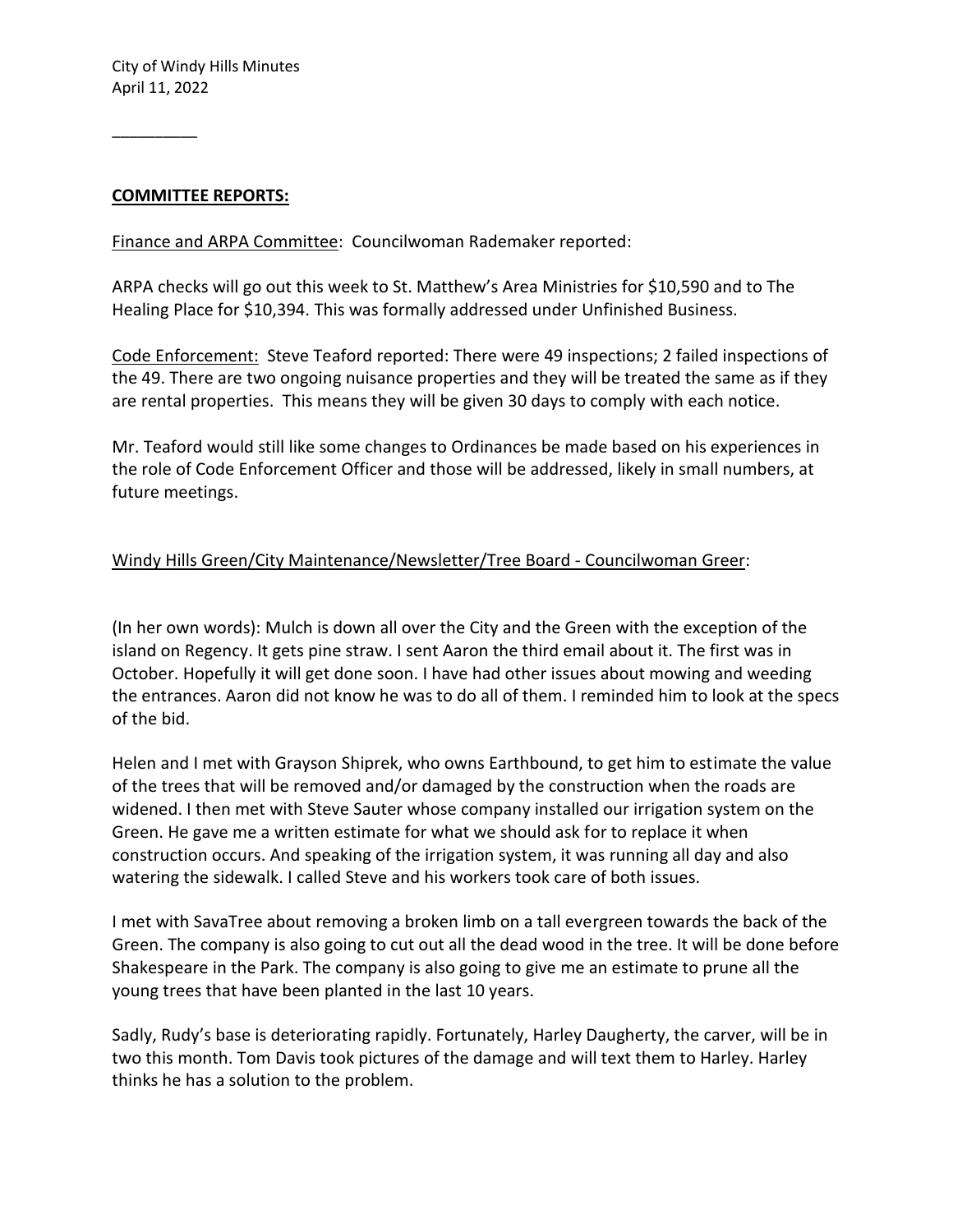I am going to purchase flowers for the Rudy Lane entrance over the weekend. Hopefully Aaron will have them planted next week.

I am meeting with Andy Smart (Plant Kingdom) Monday afternoon. The trees ordered for Ambridge are finally in and are ready to be planted. We will drive the street for me to show him exactly where they go.

Brightside has weeded our part of the Westport quadrant. We will be working with Brightside on keeping the neighborhood looking better. Expect a call for volunteers in the future.

I am still working on getting entrance fencing cleaned , repaired and painted. I had Buddy Mattingly power wash my side of Windy Way when he was power washing my fence. And Terese Fister had her guy wash her side. But I still need to get a carpenter and painter.

TREE BOARD: The tree board meets May  $19<sup>th</sup>$ . The Arbor Day Celebration should be finalized for Monday, June 20<sup>th</sup>.

Newsletter - Councilwoman Myers: Councilwoman Myers reported via Zoom.

The April Windy Hills Breeze was sent out on Friday, April 15th. It included a long list of upcoming Windy Hills events (finally!) and other announcements and reminders.

3 other city e-mails have been sent since then with reminders and time-sensitive announcements.

Editor Marcia Myers and City Clerk Christine Haner are coordinating this work with both of us having log-in ability to use our city account on the digital mass mailing platform MailChimp. We plan to work together so that, when Marcia finishes her term in December, Christine can either send The Breeze or teach another Council member how to do it. By using MailChimp, it is easy to keep one correct mailing list, track any one recipient's usage of our mailings, and have an archive of communications.

Some of you have reported not receiving these mailings or finding them in your spam folder. Christine and I can check the list to be sure the mailing was sent to you and at what address. It may be that MailChimp mailings are being blocked by some e-mail providers. If that is true, we may need to seek help to see that our correspondence is not blocked. Please let me or Christine know if you are having difficulty so that we can get to the bottom of this.

The May Breeze deadline is Wednesday, May 11th at noon. Since I'm quarantining with Covid for Derby weekend, I'm glad to have your articles earlier if you have them ready.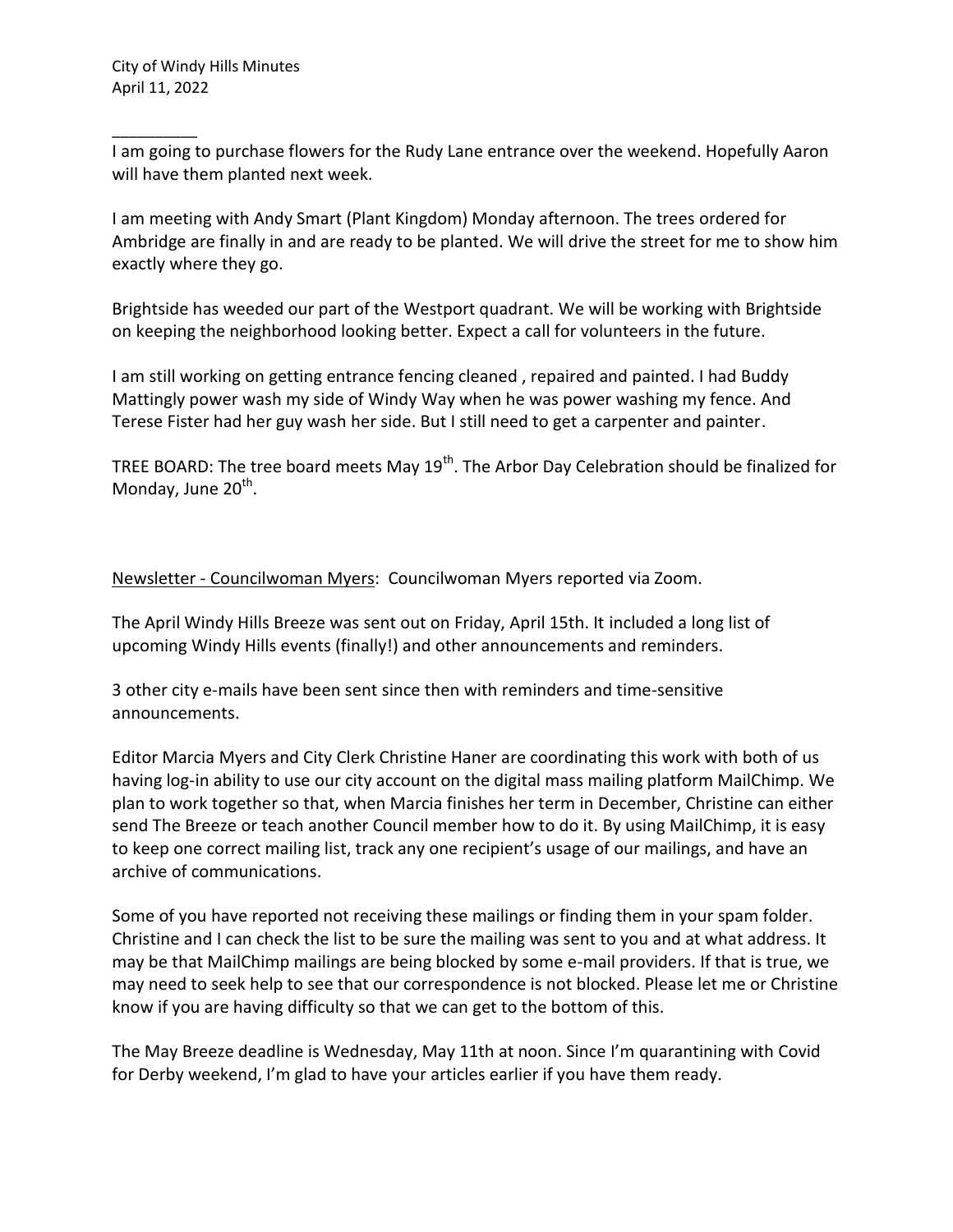The June Issue will be a big and important one, so will be a print issue mailed to all residents and friends. It will include information about our Annual Picnic on Saturday, July 2nd and financial information. Because we need to get this to our residents as soon as possible, I suggest our hard deadline be Friday, June 10th at noon (Caucus Day) with the understanding that the newsletter will not be printed until after Council has acted on June 13th.

Thanks for any leads on news tidbits or photos we should include in future issues.

### Community Caring/Health & Fitness/Welcome to Windy Hills – Councilwoman Spencer:

Councilwoman Spencer reported via Zoom the following: **Welcome to Windy Hills:** There were four real estate transfers, possibly a fifth, which she is investigating.

**Caring Community:** There was nothing new to report regarding "Aging In Place in Windy Hills".

**Health and Fitness**: The Yoga with Anne group has five new members as a result of notices in the Breeze newsletter.

The missing plaque honoring Faye Ellercamp is being reworked.

### Public Works – Councilman Blue:

Councilman Blue was absent during this meeting but submitted his report electronically which was read by Christine Haner, City Clerk. His electronically-submitted report is as follows:

• We had a water line burst at Old Stone and Rudy Easter Weekend. When I received the message I tried to call LWC and no help. LWC said they only have one repair crew for Louisville on holidays. They told me they would have a supervisor show up when available. I tried to call MSD and no one answered. I tried 311 and they do not work weekends. I finally called 911 and after a "million" questions they gave me the number of St. Matthews Fire Dept. I explained that I could not get the water turned off and could they help me with the problem. They sent a fire truck and a crew of 5. When they arrived the one LWC supervisor was already there. He did not have the correct equipment to turn off the water. One area he could not even get too. Had to go another two blocks and use that valve. Two whole areas were additionally shut off. With the fire department's help they got the water shut off. The supervisor told me an LWC employee was on break and he would come when break was over. I waited several hours and the water service at the extra two valves was returned on. The repair was done enough for water to return early the next morning. Without the fire department's help, we would have had serious flooding.

I thanked them and will write a note. I took pictures and talked to the affected home owners. None, as of yet, have contacted me with repair issues. I will report this to our representative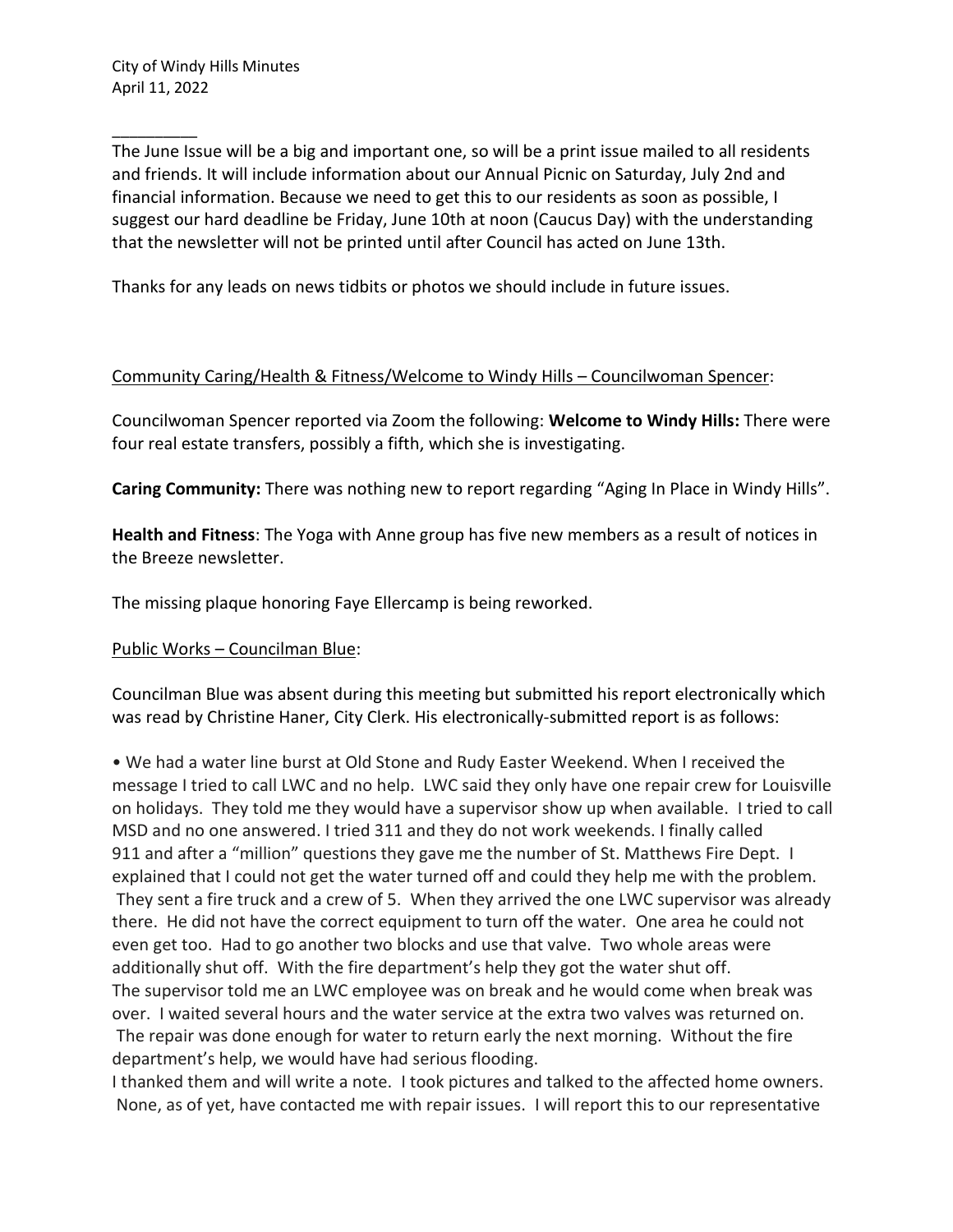metro council member. I want to thank Kate and Marcia for their help in getting there until I arrived. I did contact our council members on the situation.

• The broken sign at Eastgate and Ambridge has been returned to the sign company after breaking 3 times. As of Monday it has not been reinstalled. I will look for another company for service.

• For max of \$4,000 we can have our own speed limit sign. Myself I hate road bumps, but they do work. We could tell the homeowners on the affected streets if you do not slow down we will be installing bumps and you will slow down or tear your vehicle up.

•. I am getting with Mark Madison to decide what streets we want fully paved. The mayor has instructed me to spend some of our road fund. I need an amount to spend and will bid

•. With approval of the council I want to rebid the snow and ice removal service. I did not think we had a true problem, but the owners did. This time I will be more definitive on instructions. We did have times when snow was called for, trucks were dispatched and nothing happened. This was a cost, but I wanted to be ahead of the problem.

• On the issue of waste, recycling, etc. I recommend that we stay with Eco-Tech. Their service, in my opinion, has been very good. I have had very few complaints and most were owner issues. I have talked to other cities and their complaints with their provider were numerous over several issues such as no pick ups due to employee issues. I request that we go to once a week back door garbage pick up and see how it works and remind everybody we are not reducing the tax credit; we pay Eco Tech for a full fuel service charge and relook at the fuel price issue every 4 months. We will use a formula of some type. From what I hear the cost of fuel will be up this summer.

• I have some cost for a water fountain on the Green and bidding for surface work next month.

### Food Truck – Councilwoman Trachtenberg:

Bamba Egg Roll food truck was here on 02 May, and it went well. The next food Truck will be Yummiest, which, they say, is Asian food with a twist. They will be here on 06 June. Because the first Monday in July is on the 4th, we will have the food truck here on the 5th.

The candidate forum went very well.

# City Clerk – Christine Haner:

Numerous website updates have been made. Due to the nature of how many tasks there were, we did pay \$55 for Lee Ann Lyle, the website developer, to do them. That was cost effective! Going forward, Christine will make the updates.

May 23<sup>rd</sup> the audit documents and data will be picked up by the firm of Jones, Nale & Mattingly, PLC so that they can begin their audit for the fiscal year ending 6/30/2021. It will take some time to gather the documents required and the clerk will work with Matt Huelsman, the audit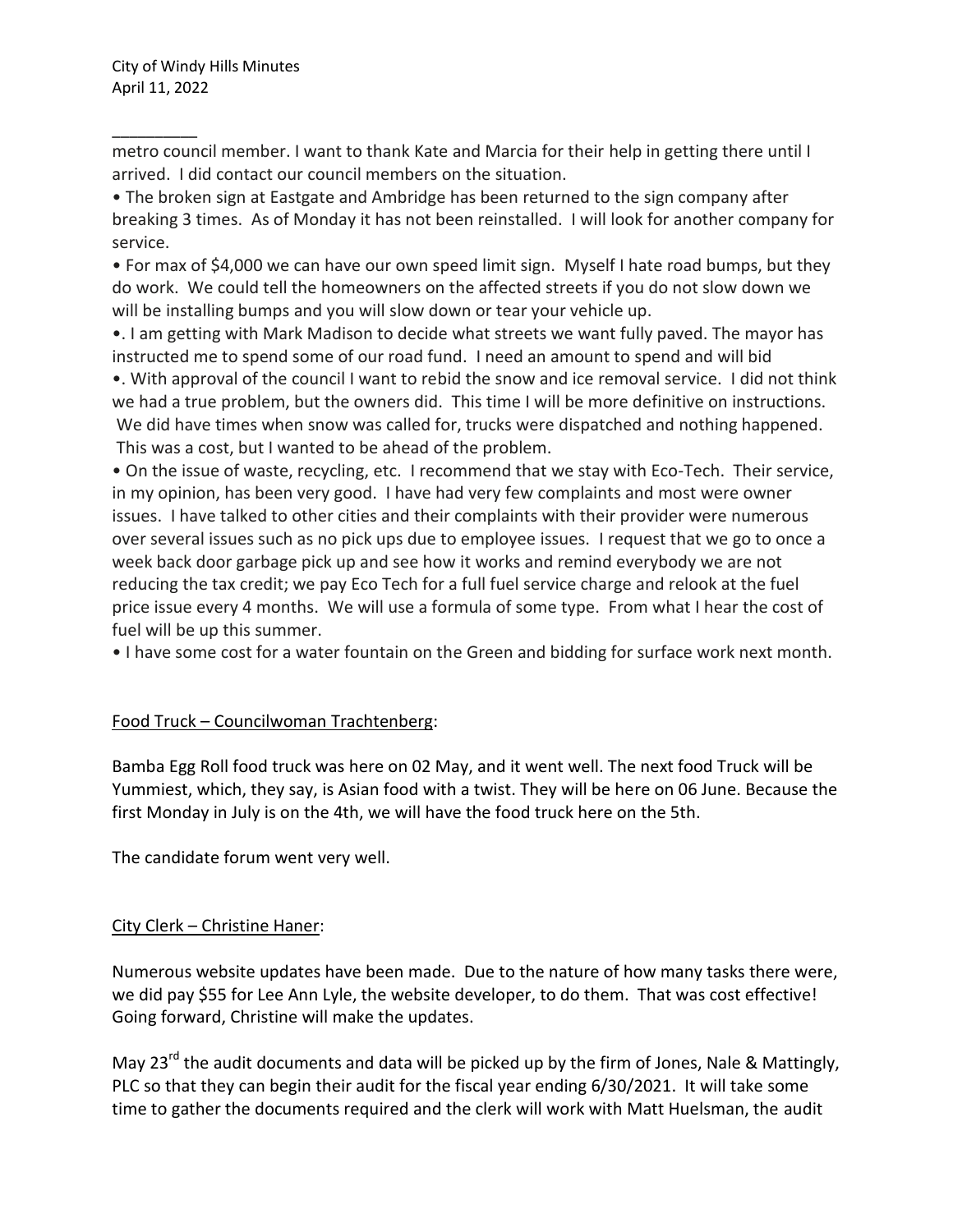manager, as well as Kim Hofmeyer from Charles Veeneman's CPA office to ensure they have the items necessary and in a proper format.

When a resident contacts City Hall, please leave a voicemail message so that we have a record of the call. We receive a high number of hang ups, robo calls, etc. We no longer have a fax number but sometimes receive a digitized email of a fax which is always an ad or spam. Please let the clerk know if you wish to be added to City emails and newsletters. Residents can also sign up through the website which will automatically send the clerk an email.

### **UNFINISHED BUSINESS**:

Councilwoman Rademaker reported on the results of the ARPA Committee Proposal Report. Councilwoman Rademaker made a motion on behalf of the ARPA Committee to give \$10,394 to The Healing Place and \$10,590 to St. Matthews Area Ministries. The motion was passed unanimously after all members signified their approval by saying "I". Checks will be written out of the ARPA Checking account this week.

Unfinished business included a question for Attorney Clay Barkley. Mr. Barkley stated that next month any changes or potential updates to the current contract with Ecotech will be discussed.

### **NEW BUSINESS**:

First Reading of Ordinance 1, Series 2021/2022 Ad Valorem Taxes for 2022: Councilwoman Greer made a motion to have Ordinance 1, Series 2021/2022 regarding the Ad Valorem Taxes for 2022 read into record. Councilwoman Rademaker seconded the motion and it passed unanimously. City Clerk, Christine Haner, read the summary of Ordinance 1, Series 2021/2022 into record.

First Reading of Ordinance 2, Series 2021/2022 Budget for Fiscal Year 2022/2023: Councilwoman Greer made a motion to have Ordinance 2, Series 2021/2022 regarding the Budget for Fiscal Year 2022/2023 read into record. Councilwoman Rademaker seconded the motion and it passed unanimously. City Clerk, Christine Haner, read the summary of Ordinance 2, Series 2021/2022 into record.

A second reading of both Ordinance 1 and Ordinance 2 will be at the next City Council Meeting on June 13, 2022.

Mayor Davis proceeded to read a statement regarding Budget Information as follows:

"As your Mayor, I am tasked with preparing and presenting the City of Windy Hills budget. Your Mayor Pro Tem, Marianne Rademaker, and I have been working on this budget. Our mission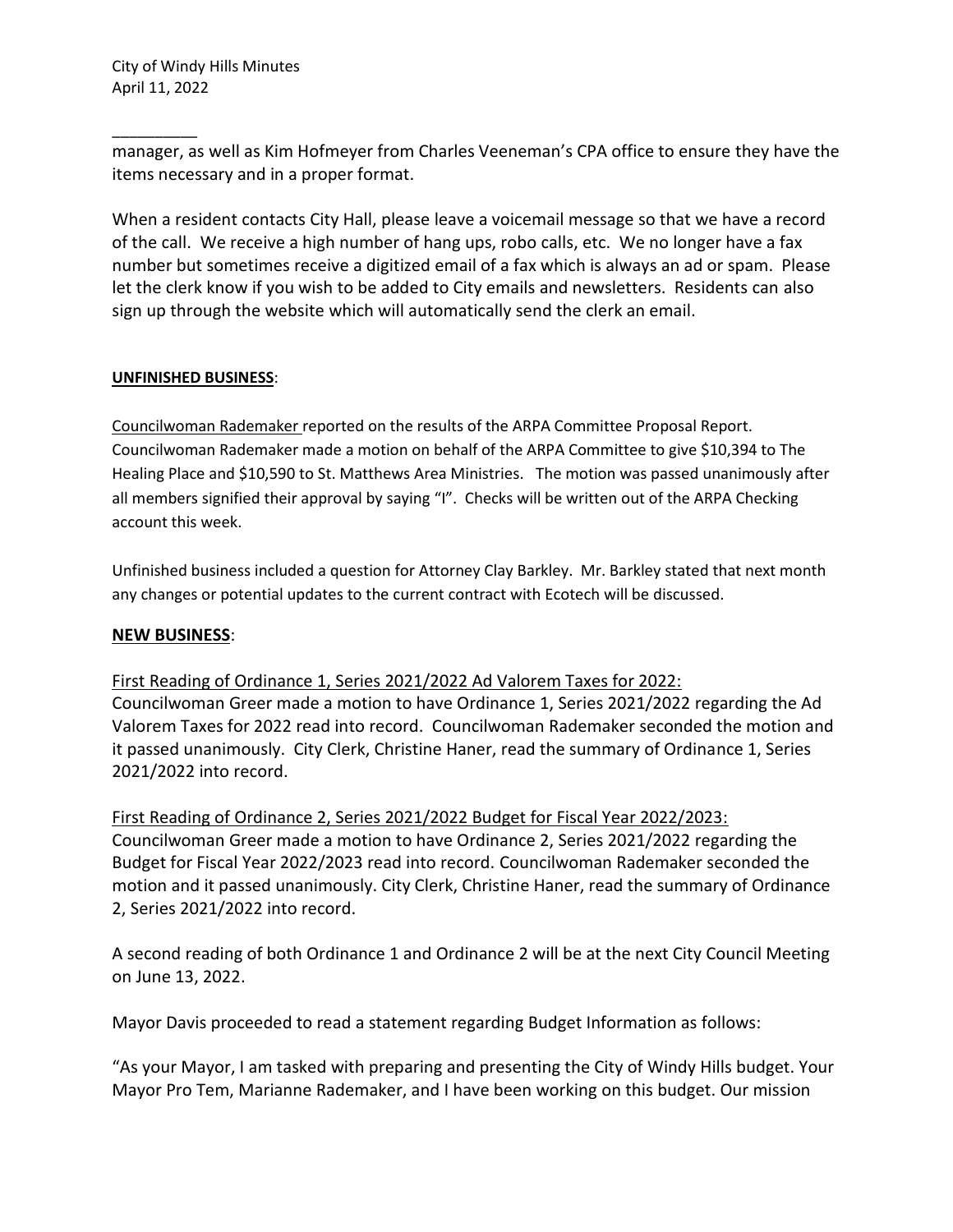has been to meet the needs of our residents in preparing our budget and ensuring state financial/budget compliance.

Items of note for the budget: I am pleased to announce that the tax rate will again be .17 per \$100 with a 45% discount if paid by October 31, 2022. This has been the third year that we have been able to offer a 45% discount. Councilwoman Myers asked me to share some information with our residents regarding our property taxes. The average property in Windy Hills is valued at \$314,000. These properties include lots and condominiums. It also reflects a reduction in value based on many residents receiving a homestead exemption. The average tax before the discount is \$532.39. If paid by October 31, the resident would receive a discount of \$239.57 for a net tax of \$292.81.

Based on the PVA assessment updates for 2022-23, we are forecasting a 4% increase in the property tax revenue which is within the amount allowed by law. We are projecting the other revenue to be flat. We have been very diligent on holding the line on our costs and we will continue this practice in the next fiscal year. Our conservative practices have again resulted in a balanced budget with a surplus.

One of the biggest variables is the municipal insurance premium tax. We again tried to be conservative in the projection because the amount collected can vary widely due to purchases of large life insurance policies and the taxes collected on said policies.

On the expenditure side, we did not increase the budget for General government expenses. The cost of our public safety provided by the Graymoor-Devondale Police will increase because the monthly rate has again increased. The cost of our police services has risen 13.5% in just 2 years and would have risen more but the City cut back the number of patrolled hours in 2021 to help offset the increased expense.

One of the areas that we have struggled with is the sanitation costs. Due to rising fuel and payroll costs, we have had to make the difficult choice of reducing our twice weekly garbage pick-up to once a week. We will keep the back door pick-up. If Ecotech's costs stabilize by October, I am requesting a reduction in our contract.

Per the Council's April 2022 motion, I increased the Mayor's salary to \$20,000.

On the Road Aid Fund portion of the budget, we are projecting revenue to be flat due to interest rates and state funding. We did increase the budget for 2022-23 road fund expenditures based on an increase in snow removal. We may not spend all the budgeted money but we want to ensure that we have sufficient funds budgeted.

I will now go over the budget in detail with our residents."